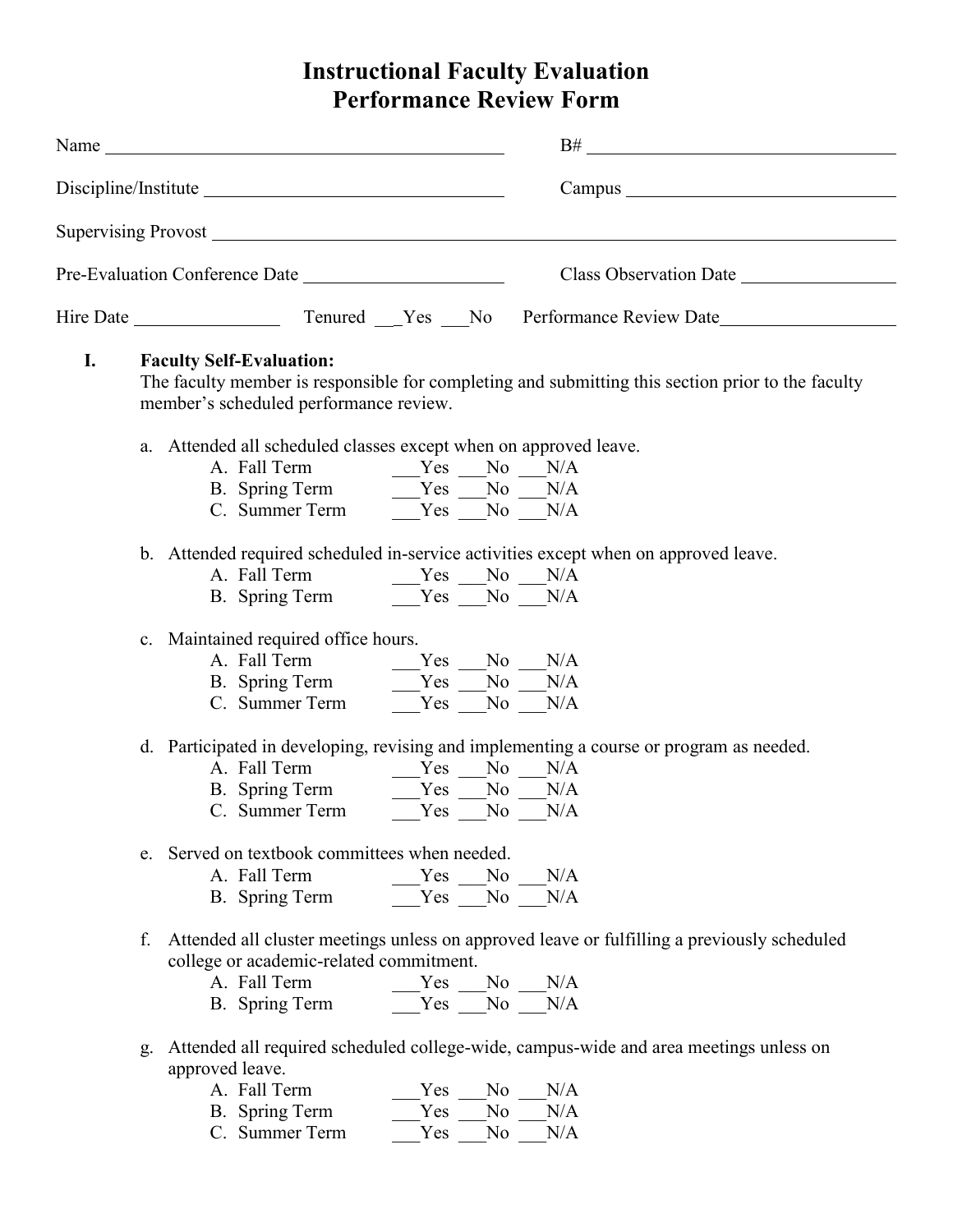- h. Developed a syllabus that clearly defined the grading policy which enabled the student to determine how the course grade would be calculated.
	- A. Fall Term  $Yes$  No N/A
	- B. Spring Term  $\frac{1}{\sqrt{2\pi}}\gamma_{\text{es}} \frac{1}{\sqrt{2}}N/A$
	- C. Summer Term \_\_\_\_\_Yes \_\_\_No \_\_\_N/A

i. Developed a syllabus that clearly defined the course competencies or objectives.

- A. Fall Term  $Yes$  No N/A B. Spring Term  $Yes$   $\overline{N_0}$   $\overline{N/A}$
- C. Summer Term  $Yes$  No N/A
- j. Distributed or posted the syllabus to the students by the end of the second week of class and submitted a copy to the supervising administrator or Department Chair.
	- A. Fall Term  $Yes \t No \t N/A$
	- B. Spring Term  $\frac{Y_{\text{es}}}{Y_{\text{es}}} = \frac{N_0}{N_0} = \frac{N/A}{N/A}$  $Yes$   $No$   $N/A$
- k. Endeavored to provide accommodation for disabled students as recommended by the Office for Students with Disabilities (OSD).
	- A. Fall Term \_\_\_\_\_Yes \_\_\_No \_\_\_N/A B. Spring Term Yes No N/A
	- C. Summer Term  $Y_{\text{res}}$   $\overline{N_0}$   $\overline{N/A}$
- l. Attended graduation ceremony unless excused or on approved leave.
	- A. Fall Term  $Yes$  No N/A B. Spring Term  $Yes$  No N/A

**By completing this section, I affirm that I have met the primary and other responsibilities as contained in the faculty contract.**

**Faculty signature Print name Date** 

## **II. Faculty Development and Self-Assessment**

The faculty member is responsible for completing this section prior to the scheduled performance review or by April 1<sup>st</sup>, whichever comes first. This section may be completed either on paper or using the Faculty Portfolio via Banner. Dates, minutes of college meetings and proof of attendance/CEUs may be required.

a. Campus, college, cluster or other BCC-related committees:

b. Community or professional projects: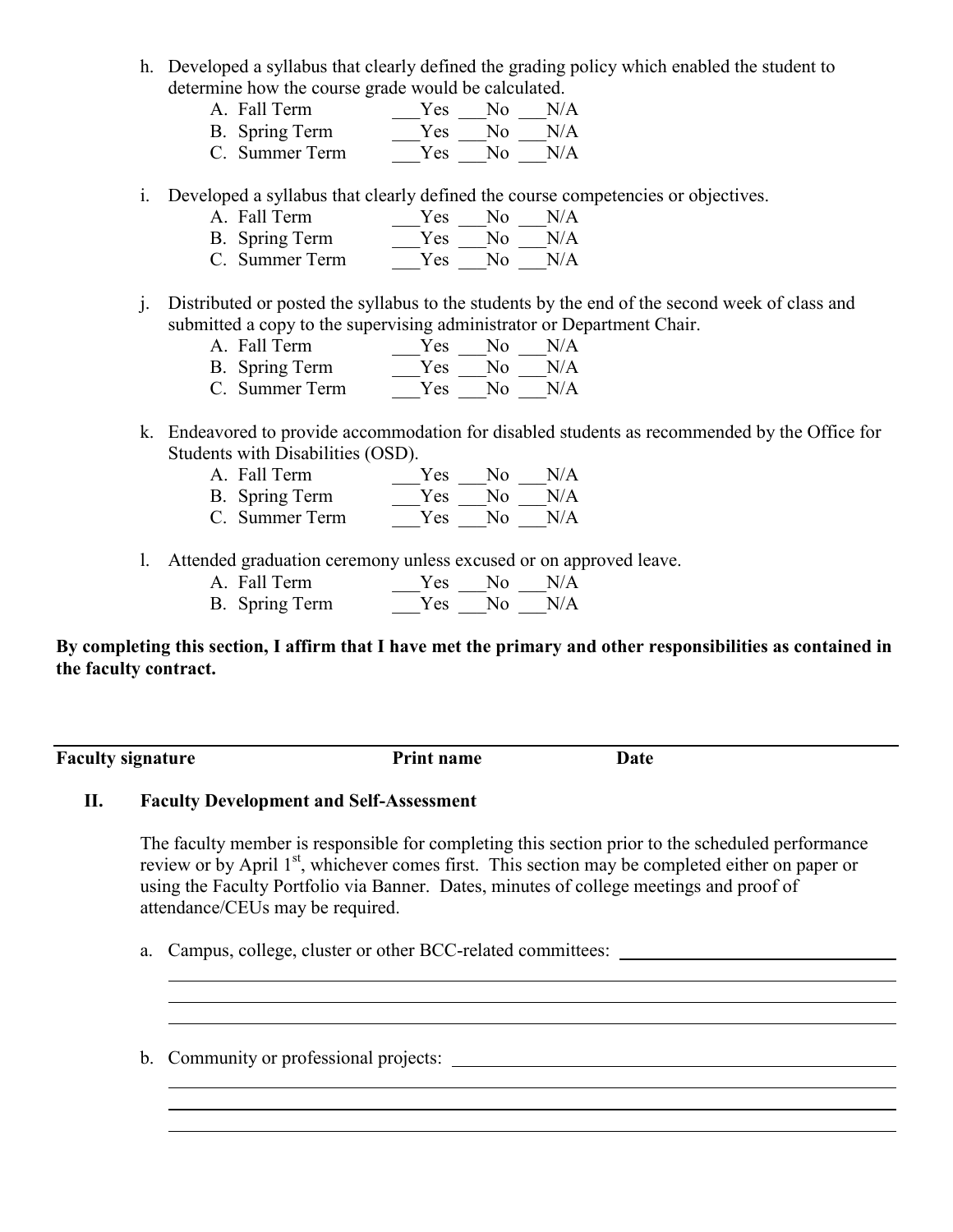|    | C <sub>1</sub> | Professional organizations, publications, or presentations of scholarly or professional work:                                                                                                                                                                                                                          |
|----|----------------|------------------------------------------------------------------------------------------------------------------------------------------------------------------------------------------------------------------------------------------------------------------------------------------------------------------------|
|    |                | ,我们也不会有什么。""我们的人,我们也不会有什么?""我们的人,我们也不会有什么?""我们的人,我们也不会有什么?""我们的人,我们也不会有什么?""我们的人<br>d. Attendance at professional meetings, continuing education credits, graduate level courses:<br><u> 1989 - Andrea Andrew Maria (h. 1989).</u><br>,我们也不会有什么。""我们的人,我们也不会有什么?""我们的人,我们也不会有什么?""我们的人,我们也不会有什么?""我们的人,我们也不会有什么?""我们的人 |
|    | e.             | ,我们也不会有什么。""我们的人,我们也不会有什么?""我们的人,我们也不会有什么?""我们的人,我们也不会有什么?""我们的人,我们也不会有什么?""我们的人<br>Instructional development such as enhanced teaching strategies, new course development, WIDS<br><u> 1989 - Andrea Santa Andrea Andrea Andrea Andrea Andrea Andrea Andrea Andrea Andrea Andrea Andrea Andrea Andr</u>               |
|    | f.             |                                                                                                                                                                                                                                                                                                                        |
| Ш. | a.<br>b.       | The following section is to be completed by the Provost prior to the post-observation meeting:<br>The faculty member posted and maintained ten (10) office hours per week.<br>$Yes$ No $N/A$<br>The faculty member accommodated students with disabilities when provided with notice by the<br>student.                |
|    | $\mathbf{c}$ . | $Yes$ No $N/A$<br>The faculty member developed and distributed a syllabus within the first two weeks of class.<br>$Yes$ No $N/A$                                                                                                                                                                                       |
|    |                | d. The syllabus meets contractual requirements (see Article 8.4.D).<br>$Yes$ No $N/A$                                                                                                                                                                                                                                  |
|    | e.             | The faculty member submitted class attendance and course grades by published due dates.<br>$Yes$ No $N/A$                                                                                                                                                                                                              |
|    | f.             | The faculty member maintained required credentials for teaching their subject matter.<br>$Yes$ No $N/A$                                                                                                                                                                                                                |
|    | g.             | The faculty member attended all discipline and curriculum cluster meetings that did not interfere<br>with their teaching schedules or approved leave times.<br>$Yes$ No $N/A$                                                                                                                                          |
|    | h.             | The faculty member participated in campus-wide and college-wide committees when appointed<br>and attended all meetings that did not interfere with their teaching schedules or approved leave<br>times.<br>$Yes$ No $N/A$                                                                                              |
|    |                |                                                                                                                                                                                                                                                                                                                        |

i. The faculty member attended all in-service days that did not interfere with approved leave times.  $Yes$  No  $N/A$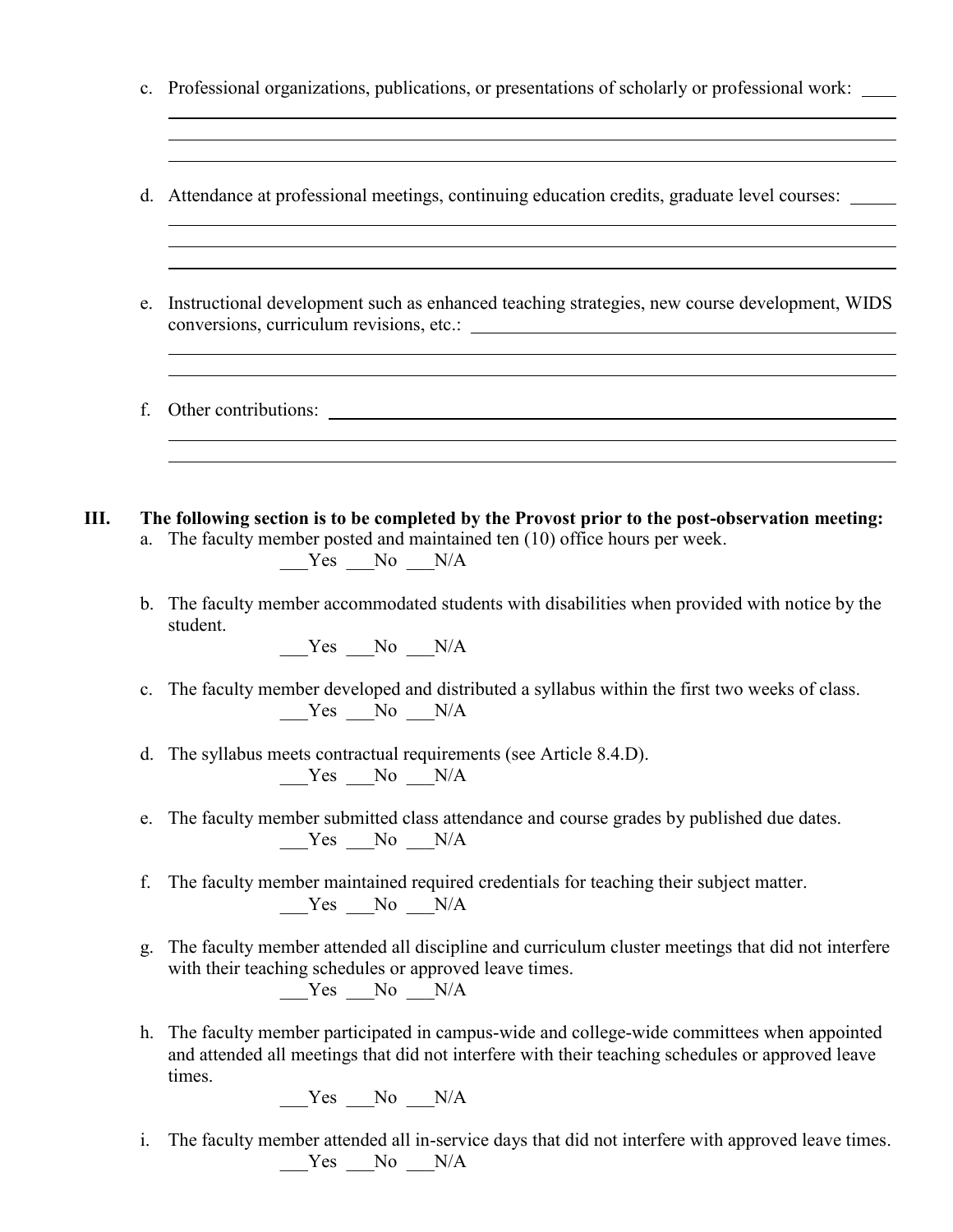j. The faculty member participated in community groups and professional organizations if required by contract.

 $Yes$  No  $N/A$ 

k. The faculty member participated in revision and implementation of courses or programs as needed.

 $Yes$  No  $N/A$ 

**Comments:** 

**IV. List the Goals from the Previous Evaluation and to what degree each was achieved.**

**Comments:**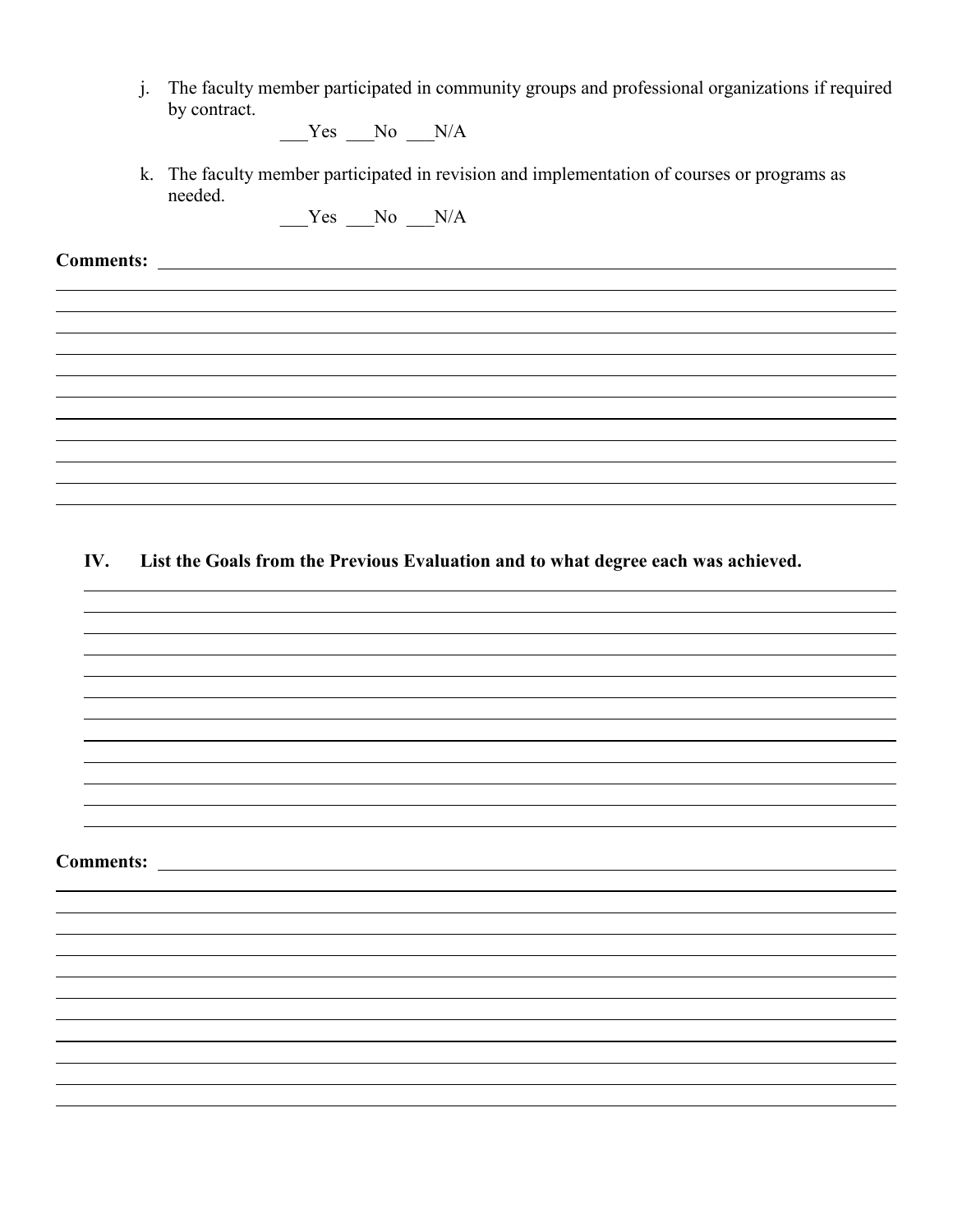|                  | Formal Classroom Observation (to be conducted by the supervising Provost or designee) - The<br>faculty member: |
|------------------|----------------------------------------------------------------------------------------------------------------|
|                  | a. Communicated enthusiastically about the subject matter.<br>$Yes$ No $N/A$                                   |
|                  |                                                                                                                |
|                  | b. Communicated clearly.<br>$Yes$ No $N/A$                                                                     |
|                  |                                                                                                                |
|                  | c. Presented course content effectively.<br>$Yes$ No $N/A$                                                     |
|                  |                                                                                                                |
|                  | d. Demonstrated knowledge of the subject.<br>$Yes$ No $N/A$                                                    |
|                  | e. Related the assignments and course activities to course outcomes.                                           |
|                  | $Yes$ No $N/A$                                                                                                 |
| f.               | Was well prepared and organized.                                                                               |
|                  | $Yes$ No $N/A$                                                                                                 |
|                  | g. Encouraged student participation.                                                                           |
|                  | $Yes$ No $N/A$                                                                                                 |
|                  | h. Treated students with respect.                                                                              |
|                  | $Yes$ No $N/A$                                                                                                 |
| <b>Comments:</b> | <u> 1989 - Johann Barbara, martin da kasar Amerikaansk politik (</u>                                           |
|                  |                                                                                                                |